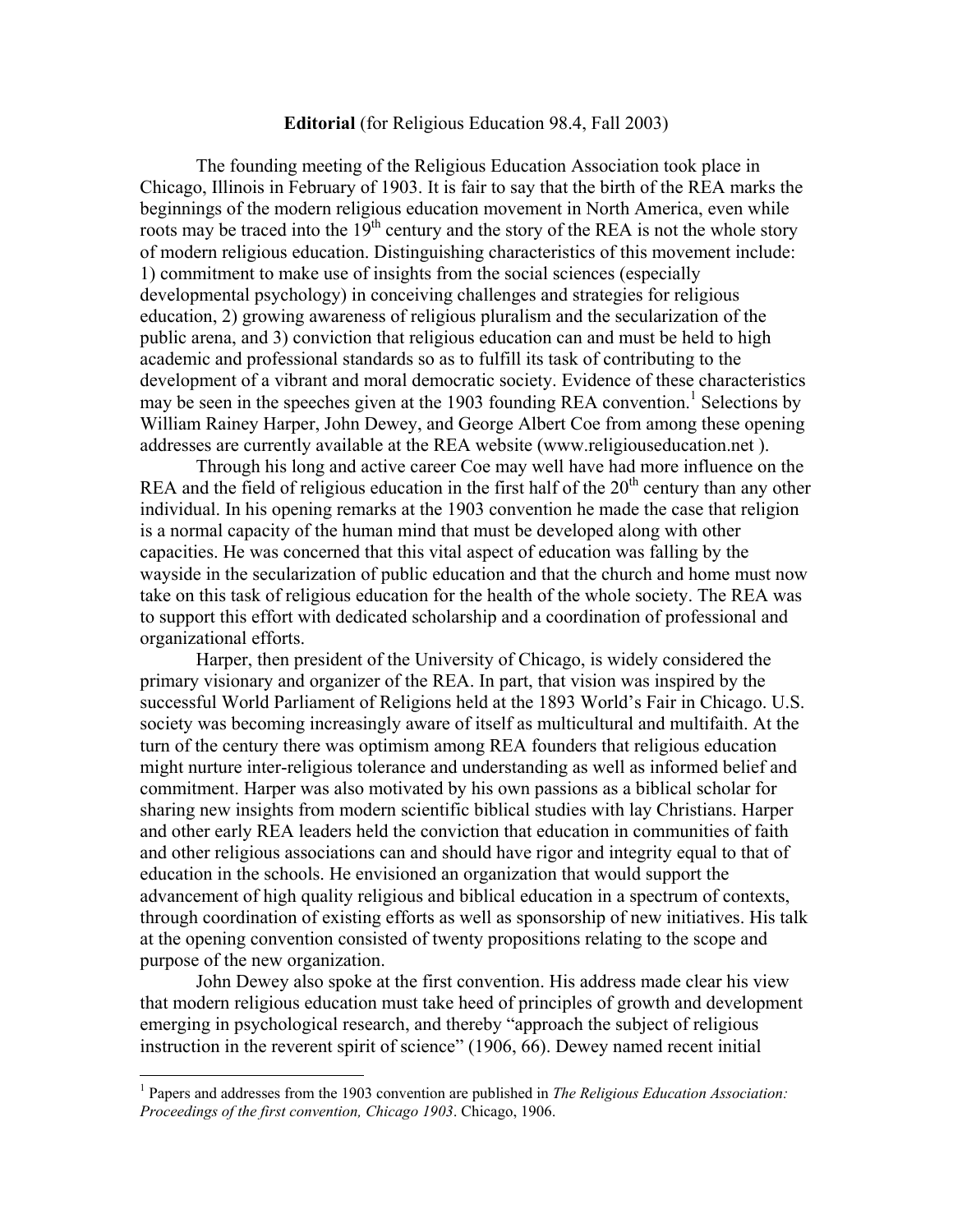findings in psychological research and challenged constituents to mobilize co-operative studies in this area to flesh out practical implications for religious instruction and learning. He expressed the optimism of the convention in his claim that this "would mark the dawn of a new day in religious education" (Ibid).

Also now available on the REA website is an address by Harrison Elliot given in 1950 upon his retiring from Union Theological Seminary and becoming General Secretary of the REA. Elliot held this position in the REA for a relatively brief period of time, but was influential in the field in the middle of the  $20<sup>th</sup>$  century. His address provides concise and insightful reflection on the field at mid-century via an examination of developments over the first half of the century in understandings of the terms "religious," "education," and "religious education" (Elliot 1950).

As the REA commemorates its  $100<sup>th</sup>$  year as an organization, this issue of the journal reflects on that 100-year history of the REA and the field of religious education. Helen Archibald's lead article examines the cultural milieu and some of the prominent participants in the founding of the REA. Allen Moore takes a critical historical perspective on the role the REA and this journal have played in relation to the wider field, exposing in the process some notable shortcomings and biases. While the field and the REA has been undeniably male dominated, it is also undeniable that the work of Sophia Lyons Fahs (whose productive career spanned the entire first three-quarters of the century) contributed significantly to the shape of religious education over the past 100 years. Lucinda Nolan recaps that career for us, highlighting Fahs's involvements with the REA and posing challenges for the future of the field based on Fahs's own expressed hopes.

The REA has been predominately Christian in its representation, and heavily mainline Protestant in its beginnings. A fuller examination of the field over the past century requires attention to other parts of the picture. Kevin Lawson describes developments in evangelical Christian education across the century. While some evangelical Christians have at times worked in harmony with the REA, Lawson documents a history and a literature that is distinctively evangelical Christian. Another important part of the story of religious education in the 20<sup>th</sup> century that overlaps only partly with the REA is that of Jewish education. Hanan Alexander provides a schema for understanding trends in Jewish educational approaches over the past century, as well as the beginnings of a constructive proposal for re-conceiving Jewish education into the future.

In the Forum section four authors reflect in more personal ways on the REA and the field at this centennial marker and /or on influences from historical and contemporary scholarship that have shaped their work and aspirations as scholars in religious education. While these essays—by Dorothy Bass, Gabriel Moran, Thomas Groome, and Lynn Westfield—give voice to these persons' unique stories and perspectives, together they expose something of the contemporary richness of our field, made more fertile by the faithful efforts of countless others across the past century.